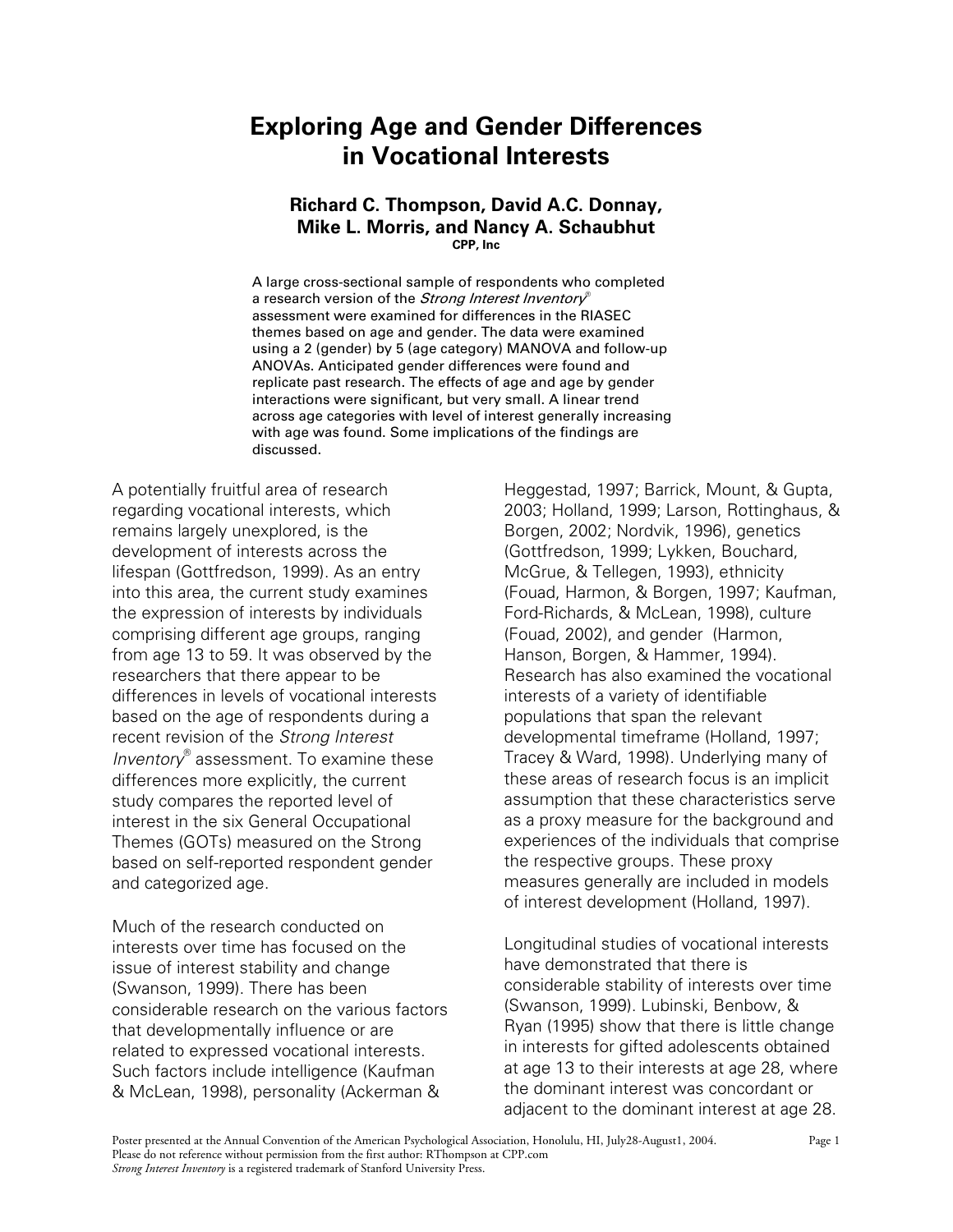A related study by the same authors shows that math and science aptitude at age 13 can be used to predict education levels and career focus at age 33, with commensurate levels of occupational satisfaction, career success, and life satisfaction.

Swanson (1999) also discusses the impact of age and interval on stability of interests. Generally, when length of interval was held constant, the stability of interests increased as the age of the respondent at the time of the first measurement increased. These studies suggest that differences between age cohorts are more likely to be attributed to differences in interest development rather than changing interests over time.

Swanson (1999) also indicates that in general, interests are particularly stable after age 30. The research on interest stability and change suggests that differences found in interests for different age group cohorts then are not likely due to changes in interest patterns over time. Instead, it is possible that age cohorts exposed to different environments and differing opportunities to explore and develop interests may result in differing interest profiles.

Schools provide an environment through which most U.S. citizens pass. It is also an environment where considerable efforts have been made to modify the experiential exposure of both female and male students to educational topics, experiences, and activities that were more likely to be gender stereotyped prior to 1972. The main vehicle for motivating such efforts in educational settings was the passage of Title IX in 1972. The law requires that educational institutions of all kinds do not discriminate on the basis of sex in the availability of opportunities for both females and males.

Title IX applies to a broad array of educational opportunities, including nondiscrimination in entry standards to public and private high schools, colleges, and vocational training institutions, as well as attempts to create equal opportunities to participate in athletics and other noncurricular activities. Since the initial passage of Title IX, the U.S. Department of Education and the Courts have broadened these opportunities and continue to modify the administration of Title IX. According the U.S. Department of Education (1997), Title IX has been generally successful in achieving its goals. The Department of Education reports large increases in the number of female entrants into universities and colleges, parity in the number of bachelors degrees awarded to female and male students, and broader inclusion of female students in intercollegiate sports, although there are remaining opportunities for further improvement (Kite et al., 2001).

Since the environment for male and female students has been becoming more similar over the last thirty-five plus years, it is possible that these experiences have had an effect on vocational interests. One broad model of vocational interests is Holland's (1997) model. The Holland model includes six primary dimensions of interests; 1) **Realistic** interests involve building and mechanical activities that present opportunities for using tools, machines, and other objects; 2) **Investigative** interests encompass science and mathematics activities that allow systematic observation, and symbolic and creative investigation of phenomena; 3) **Artistic** interests include art, music, dramatics, and writing and focus on that allow for creative expression through these media; 4) **Social** interests entail activities that provide opportunities to help and cure, enlighten and develop others; 5) **Enterprising** interests involve persuasion of others to obtain goals and create economic success, such as managing, selling, and persuading; and 6) **Conventional** interests focus on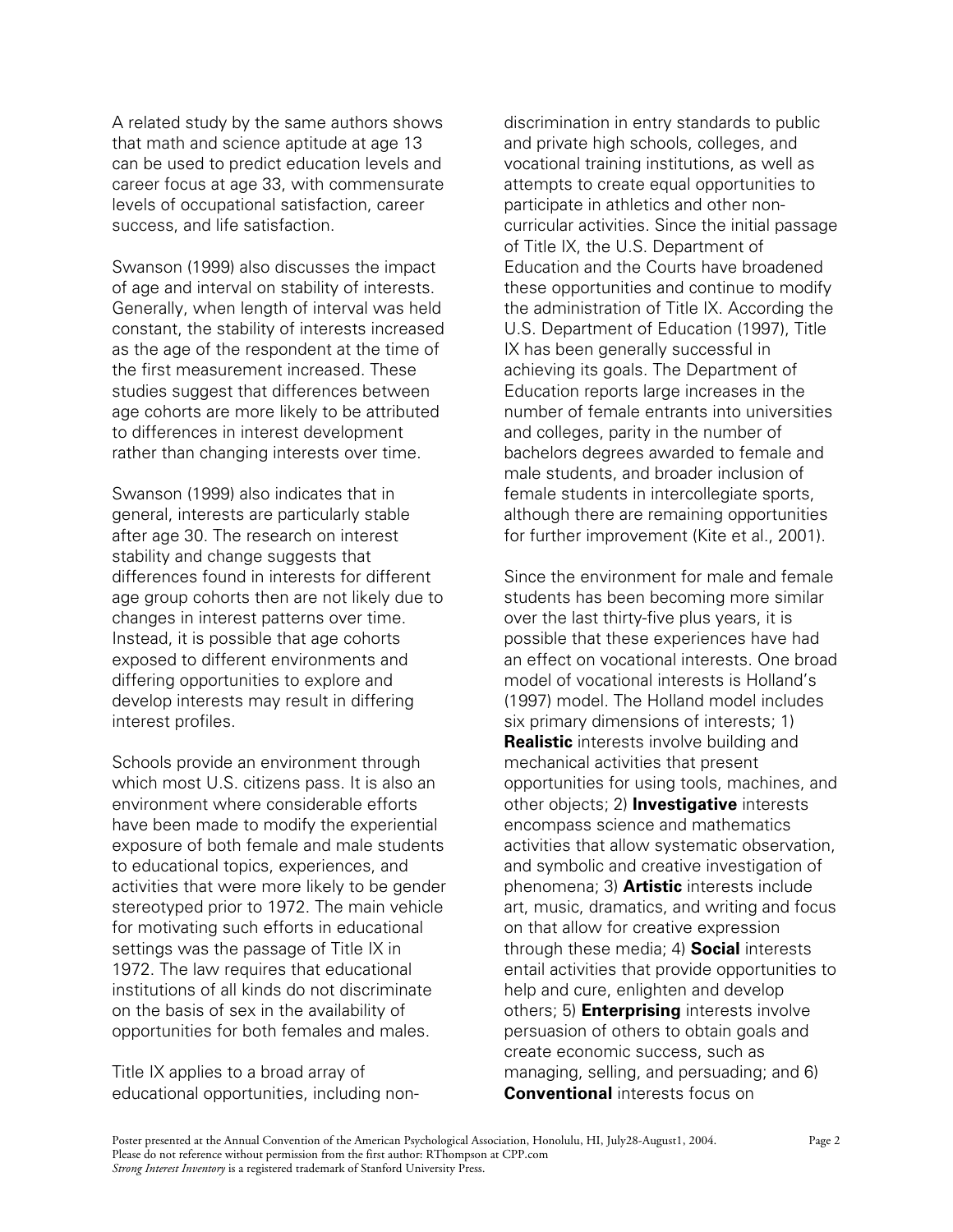opportunities that include organizing, manipulating and evaluating data using predefined sets of rules.

Holland's model is generally presented as a hexagon, where adjacent themes or dimensions are considered to be more closely related than to interests on the opposite side of the hexagon. In addition, the model applies both to interest and environments. While the exact structure of measured interest data is the source of some debate (Anderson, Tracey, & Rounds, 1997; Fouad, Harmon, & Borgen, 1997; Holland, 1997; Tracey & Rounds, 1995; Tracey & Ward, 1998), the RIASEC constellation provides a useful model for examining general interests and corresponds to the measures of General Occupational Themes on the Strong. Past research has shown gender differences in these dimensions of interests (Fouad, Harmon, & Borgen, 1997; Hanson & Campbell, 1985; Harmon, Hanson, Borgen, & Hammer, 1994), but we were unable to find similar research that focused on age as a primary predictor of interest levels.

It was expected that the historical gender differences on the RIASEC themes would be reproduced in this study. Specifically, it was anticipated that males would have higher average scores on Realistic, Investigative, Enterprising, and Conventional interests, while females would have higher average scores on Social and Artistic Interests (Harmon, Hanson, Borgen, & Hammer, 1994). It was also expected that there would be age differences in the levels of expressed interest for some or all of the RIASEC themes. However, the direction or pattern of these differences was not specified.

Given the efforts in education and other settings to provide more equal opportunities to obtain experiences, it was also expected that to the extent that efforts to influence the interests of males and females have been successful, there would more be similarity of interest for younger female and male respondents compared with older female and male respondents. Said another way, it was hypothesized that for at least some of the RIASEC dimensions, there would be significant interactions between gender and age cohorts.

#### Method

*Procedures.* Data were collected as part of a larger research project to revise the *Strong Interest Inventory*® assessment. In this effort, a research version of the Strong was developed that contained 361 items organized into six sections. One of the major changes that occurred on the research form of the newly revised Strong assessment relative to earlier versions was an expansion of the response options for the Like, Indifferent, and Dislike items. Here, the 3-point response options were expanded to 5-point response options, with the extreme responses anchored with Strongly Like, and Strongly Dislike, respectively. The research version of the Strong was administered using both paper and pencil and Internet administrations to over 25,000 male and female respondents. The reliance on the Internet for much of the data collection does not appear to be problematic (Gosling, Vazire, Srivastava, & John, 2004). As a result of analyses not detailed here, among other measures, the newly revised Strong measures six General Occupational Themes, thirty Basic Interest Scales, and five Personal Style Scales. Each of these scales is standardized to have a mean of 50 and a standard deviation of 10 (T-scores). The six revised GOTs serve as dependent variables in this study.

*Respondents.* The ratio of females to males in the total data collection was about 2 to 1. From the larger group of respondents, a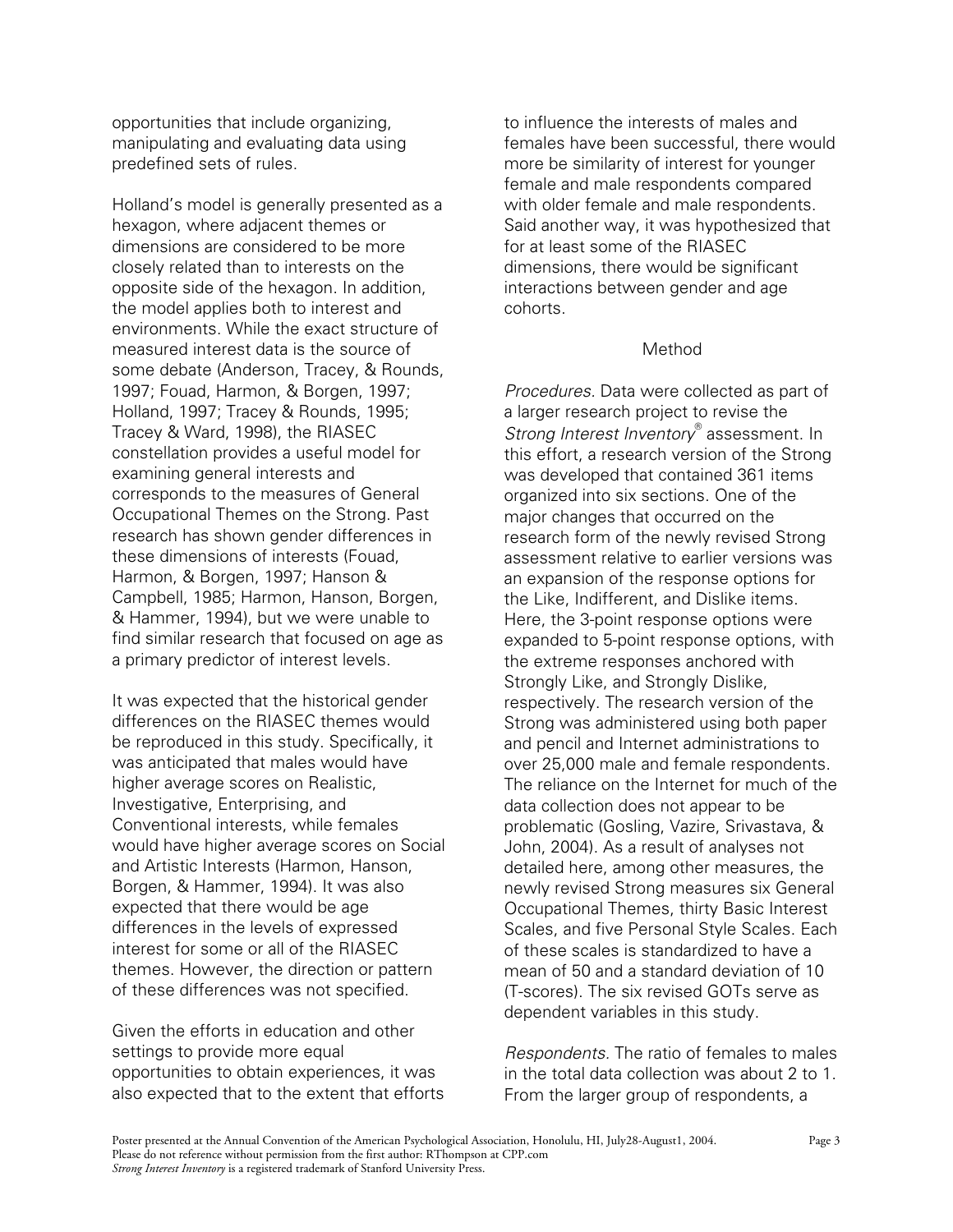sample was drawn for the current study. The sample developed excluded those respondents used in the creation of the General Representative Sample or used in the development of Occupational Scales for the forthcoming revision. Next, to provide

more equal sample sizes based on gender, a subset of female respondents was selected at random. The final distribution of ages, age categories and genders is summarized in Table 1.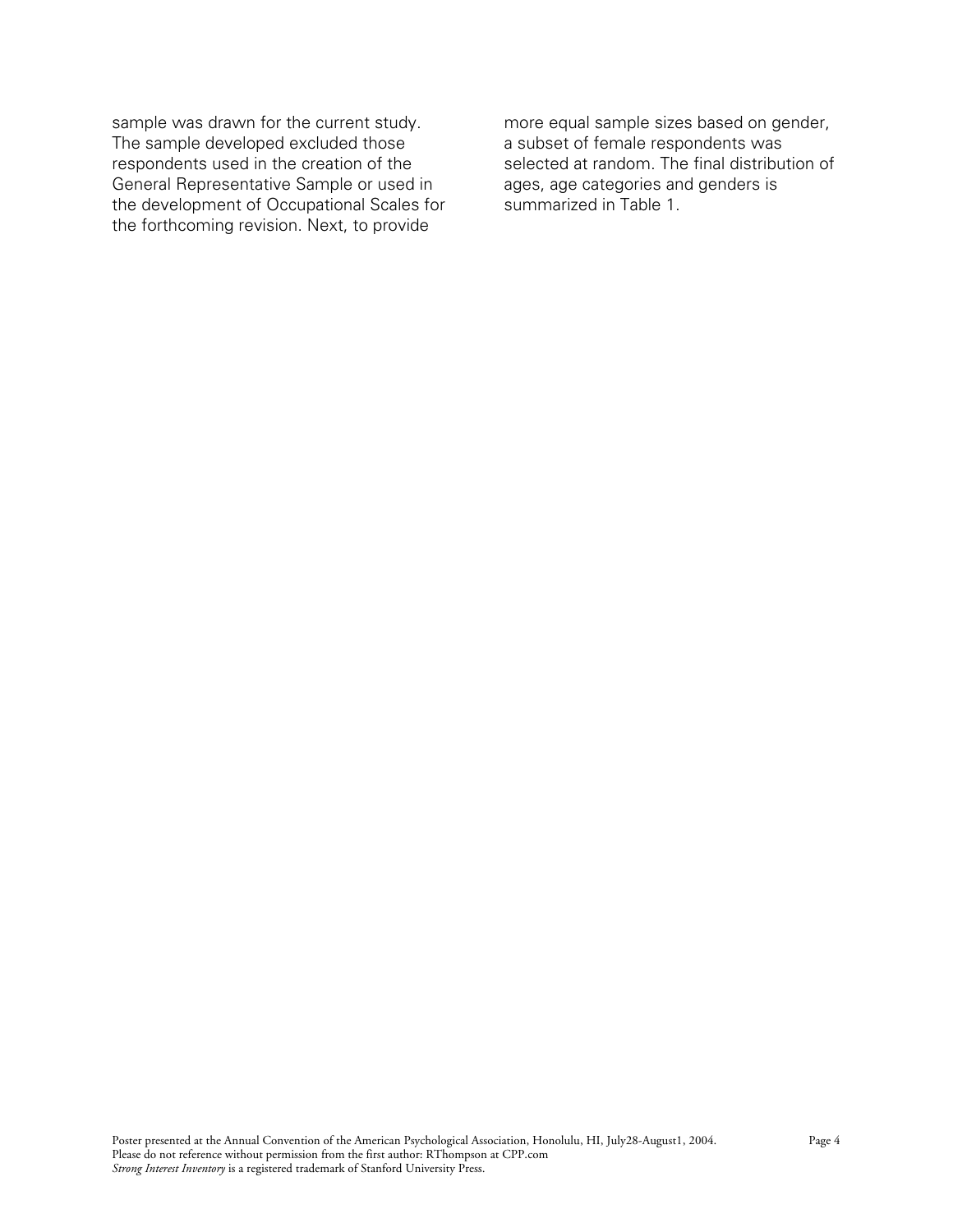| Female<br>Male<br>Age Category<br>Age<br>121<br>age 13 to 19<br>55<br>66<br>13<br>14<br>89<br>116<br>205<br>15<br>166<br>127<br>293<br>186<br>16<br>263<br>449<br>17<br>353<br>363<br>716<br>18<br>365<br>351<br>716<br>19<br>334<br>217<br>551<br>Total<br>1625<br>1426<br>3051<br>20<br>461<br>age 20 to 29<br>275<br>186<br>21<br>303<br>194<br>497<br>22<br>300<br>202<br>502<br>23<br>252<br>191<br>443<br>24<br>216<br>253<br>469<br>25<br>217<br>208<br>425<br>179<br>26<br>238<br>417<br>27<br>197<br>188<br>385<br>28<br>181<br>168<br>349<br>29<br>144<br>158<br>302<br>2347<br>Total<br>1903<br>4250<br>157<br>age 30 to 39<br>30<br>186<br>343<br>31<br>159<br>119<br>278<br>32<br>182<br>169<br>351<br>33<br>116<br>124<br>240<br>34<br>141<br>108<br>249<br>35<br>119<br>91<br>210<br>108<br>36<br>90<br>198<br>37<br>85<br>188<br>103<br>127<br>93<br>38<br>220<br>39<br>75<br>99<br>174<br>1129<br>Total<br>1322<br>2451<br>182<br>age 40 to 49<br>40<br>100<br>82<br>85<br>41<br>67<br>152<br>42<br>69<br>88<br>157<br>43<br>85<br>74<br>159<br>44<br>84<br>64<br>148<br>45<br>62<br>65<br>127<br>46<br>60<br>51<br>111<br>47<br>64<br>54<br>118<br>51<br>65<br>48<br>116<br>40<br>40<br>49<br>80<br>631<br>719<br>1350<br>age 50 to 59<br>50<br>56<br>47<br>103<br>51<br>33<br>27<br>60<br>52<br>30<br>58<br>28<br>53<br>23<br>29<br>52<br>54<br>25<br>32<br>57<br>55<br>14<br>34<br>48<br>56<br>13<br>18<br>31<br>57<br>27<br>11<br>16<br>58<br>12<br>10<br>22 |       | Gender | Total |     |
|-----------------------------------------------------------------------------------------------------------------------------------------------------------------------------------------------------------------------------------------------------------------------------------------------------------------------------------------------------------------------------------------------------------------------------------------------------------------------------------------------------------------------------------------------------------------------------------------------------------------------------------------------------------------------------------------------------------------------------------------------------------------------------------------------------------------------------------------------------------------------------------------------------------------------------------------------------------------------------------------------------------------------------------------------------------------------------------------------------------------------------------------------------------------------------------------------------------------------------------------------------------------------------------------------------------------------------------------------------------------------------------------------------------------------------------------------------------------------------------|-------|--------|-------|-----|
|                                                                                                                                                                                                                                                                                                                                                                                                                                                                                                                                                                                                                                                                                                                                                                                                                                                                                                                                                                                                                                                                                                                                                                                                                                                                                                                                                                                                                                                                                   |       |        |       |     |
|                                                                                                                                                                                                                                                                                                                                                                                                                                                                                                                                                                                                                                                                                                                                                                                                                                                                                                                                                                                                                                                                                                                                                                                                                                                                                                                                                                                                                                                                                   |       |        |       |     |
|                                                                                                                                                                                                                                                                                                                                                                                                                                                                                                                                                                                                                                                                                                                                                                                                                                                                                                                                                                                                                                                                                                                                                                                                                                                                                                                                                                                                                                                                                   |       |        |       |     |
|                                                                                                                                                                                                                                                                                                                                                                                                                                                                                                                                                                                                                                                                                                                                                                                                                                                                                                                                                                                                                                                                                                                                                                                                                                                                                                                                                                                                                                                                                   |       |        |       |     |
|                                                                                                                                                                                                                                                                                                                                                                                                                                                                                                                                                                                                                                                                                                                                                                                                                                                                                                                                                                                                                                                                                                                                                                                                                                                                                                                                                                                                                                                                                   |       |        |       |     |
|                                                                                                                                                                                                                                                                                                                                                                                                                                                                                                                                                                                                                                                                                                                                                                                                                                                                                                                                                                                                                                                                                                                                                                                                                                                                                                                                                                                                                                                                                   |       |        |       |     |
|                                                                                                                                                                                                                                                                                                                                                                                                                                                                                                                                                                                                                                                                                                                                                                                                                                                                                                                                                                                                                                                                                                                                                                                                                                                                                                                                                                                                                                                                                   |       |        |       |     |
|                                                                                                                                                                                                                                                                                                                                                                                                                                                                                                                                                                                                                                                                                                                                                                                                                                                                                                                                                                                                                                                                                                                                                                                                                                                                                                                                                                                                                                                                                   |       |        |       |     |
|                                                                                                                                                                                                                                                                                                                                                                                                                                                                                                                                                                                                                                                                                                                                                                                                                                                                                                                                                                                                                                                                                                                                                                                                                                                                                                                                                                                                                                                                                   |       |        |       |     |
|                                                                                                                                                                                                                                                                                                                                                                                                                                                                                                                                                                                                                                                                                                                                                                                                                                                                                                                                                                                                                                                                                                                                                                                                                                                                                                                                                                                                                                                                                   |       |        |       |     |
|                                                                                                                                                                                                                                                                                                                                                                                                                                                                                                                                                                                                                                                                                                                                                                                                                                                                                                                                                                                                                                                                                                                                                                                                                                                                                                                                                                                                                                                                                   |       |        |       |     |
|                                                                                                                                                                                                                                                                                                                                                                                                                                                                                                                                                                                                                                                                                                                                                                                                                                                                                                                                                                                                                                                                                                                                                                                                                                                                                                                                                                                                                                                                                   |       |        |       |     |
|                                                                                                                                                                                                                                                                                                                                                                                                                                                                                                                                                                                                                                                                                                                                                                                                                                                                                                                                                                                                                                                                                                                                                                                                                                                                                                                                                                                                                                                                                   |       |        |       |     |
|                                                                                                                                                                                                                                                                                                                                                                                                                                                                                                                                                                                                                                                                                                                                                                                                                                                                                                                                                                                                                                                                                                                                                                                                                                                                                                                                                                                                                                                                                   |       |        |       |     |
|                                                                                                                                                                                                                                                                                                                                                                                                                                                                                                                                                                                                                                                                                                                                                                                                                                                                                                                                                                                                                                                                                                                                                                                                                                                                                                                                                                                                                                                                                   |       |        |       |     |
|                                                                                                                                                                                                                                                                                                                                                                                                                                                                                                                                                                                                                                                                                                                                                                                                                                                                                                                                                                                                                                                                                                                                                                                                                                                                                                                                                                                                                                                                                   |       |        |       |     |
|                                                                                                                                                                                                                                                                                                                                                                                                                                                                                                                                                                                                                                                                                                                                                                                                                                                                                                                                                                                                                                                                                                                                                                                                                                                                                                                                                                                                                                                                                   |       |        |       |     |
|                                                                                                                                                                                                                                                                                                                                                                                                                                                                                                                                                                                                                                                                                                                                                                                                                                                                                                                                                                                                                                                                                                                                                                                                                                                                                                                                                                                                                                                                                   |       |        |       |     |
|                                                                                                                                                                                                                                                                                                                                                                                                                                                                                                                                                                                                                                                                                                                                                                                                                                                                                                                                                                                                                                                                                                                                                                                                                                                                                                                                                                                                                                                                                   |       |        |       |     |
|                                                                                                                                                                                                                                                                                                                                                                                                                                                                                                                                                                                                                                                                                                                                                                                                                                                                                                                                                                                                                                                                                                                                                                                                                                                                                                                                                                                                                                                                                   |       |        |       |     |
|                                                                                                                                                                                                                                                                                                                                                                                                                                                                                                                                                                                                                                                                                                                                                                                                                                                                                                                                                                                                                                                                                                                                                                                                                                                                                                                                                                                                                                                                                   |       |        |       |     |
|                                                                                                                                                                                                                                                                                                                                                                                                                                                                                                                                                                                                                                                                                                                                                                                                                                                                                                                                                                                                                                                                                                                                                                                                                                                                                                                                                                                                                                                                                   |       |        |       |     |
|                                                                                                                                                                                                                                                                                                                                                                                                                                                                                                                                                                                                                                                                                                                                                                                                                                                                                                                                                                                                                                                                                                                                                                                                                                                                                                                                                                                                                                                                                   |       |        |       |     |
|                                                                                                                                                                                                                                                                                                                                                                                                                                                                                                                                                                                                                                                                                                                                                                                                                                                                                                                                                                                                                                                                                                                                                                                                                                                                                                                                                                                                                                                                                   |       |        |       |     |
|                                                                                                                                                                                                                                                                                                                                                                                                                                                                                                                                                                                                                                                                                                                                                                                                                                                                                                                                                                                                                                                                                                                                                                                                                                                                                                                                                                                                                                                                                   |       |        |       |     |
|                                                                                                                                                                                                                                                                                                                                                                                                                                                                                                                                                                                                                                                                                                                                                                                                                                                                                                                                                                                                                                                                                                                                                                                                                                                                                                                                                                                                                                                                                   |       |        |       |     |
|                                                                                                                                                                                                                                                                                                                                                                                                                                                                                                                                                                                                                                                                                                                                                                                                                                                                                                                                                                                                                                                                                                                                                                                                                                                                                                                                                                                                                                                                                   |       |        |       |     |
|                                                                                                                                                                                                                                                                                                                                                                                                                                                                                                                                                                                                                                                                                                                                                                                                                                                                                                                                                                                                                                                                                                                                                                                                                                                                                                                                                                                                                                                                                   |       |        |       |     |
|                                                                                                                                                                                                                                                                                                                                                                                                                                                                                                                                                                                                                                                                                                                                                                                                                                                                                                                                                                                                                                                                                                                                                                                                                                                                                                                                                                                                                                                                                   |       |        |       |     |
|                                                                                                                                                                                                                                                                                                                                                                                                                                                                                                                                                                                                                                                                                                                                                                                                                                                                                                                                                                                                                                                                                                                                                                                                                                                                                                                                                                                                                                                                                   |       |        |       |     |
|                                                                                                                                                                                                                                                                                                                                                                                                                                                                                                                                                                                                                                                                                                                                                                                                                                                                                                                                                                                                                                                                                                                                                                                                                                                                                                                                                                                                                                                                                   |       |        |       |     |
|                                                                                                                                                                                                                                                                                                                                                                                                                                                                                                                                                                                                                                                                                                                                                                                                                                                                                                                                                                                                                                                                                                                                                                                                                                                                                                                                                                                                                                                                                   |       |        |       |     |
|                                                                                                                                                                                                                                                                                                                                                                                                                                                                                                                                                                                                                                                                                                                                                                                                                                                                                                                                                                                                                                                                                                                                                                                                                                                                                                                                                                                                                                                                                   |       |        |       |     |
|                                                                                                                                                                                                                                                                                                                                                                                                                                                                                                                                                                                                                                                                                                                                                                                                                                                                                                                                                                                                                                                                                                                                                                                                                                                                                                                                                                                                                                                                                   |       |        |       |     |
|                                                                                                                                                                                                                                                                                                                                                                                                                                                                                                                                                                                                                                                                                                                                                                                                                                                                                                                                                                                                                                                                                                                                                                                                                                                                                                                                                                                                                                                                                   |       |        |       |     |
|                                                                                                                                                                                                                                                                                                                                                                                                                                                                                                                                                                                                                                                                                                                                                                                                                                                                                                                                                                                                                                                                                                                                                                                                                                                                                                                                                                                                                                                                                   |       |        |       |     |
|                                                                                                                                                                                                                                                                                                                                                                                                                                                                                                                                                                                                                                                                                                                                                                                                                                                                                                                                                                                                                                                                                                                                                                                                                                                                                                                                                                                                                                                                                   |       |        |       |     |
|                                                                                                                                                                                                                                                                                                                                                                                                                                                                                                                                                                                                                                                                                                                                                                                                                                                                                                                                                                                                                                                                                                                                                                                                                                                                                                                                                                                                                                                                                   |       |        |       |     |
|                                                                                                                                                                                                                                                                                                                                                                                                                                                                                                                                                                                                                                                                                                                                                                                                                                                                                                                                                                                                                                                                                                                                                                                                                                                                                                                                                                                                                                                                                   |       |        |       |     |
|                                                                                                                                                                                                                                                                                                                                                                                                                                                                                                                                                                                                                                                                                                                                                                                                                                                                                                                                                                                                                                                                                                                                                                                                                                                                                                                                                                                                                                                                                   |       |        |       |     |
|                                                                                                                                                                                                                                                                                                                                                                                                                                                                                                                                                                                                                                                                                                                                                                                                                                                                                                                                                                                                                                                                                                                                                                                                                                                                                                                                                                                                                                                                                   |       |        |       |     |
|                                                                                                                                                                                                                                                                                                                                                                                                                                                                                                                                                                                                                                                                                                                                                                                                                                                                                                                                                                                                                                                                                                                                                                                                                                                                                                                                                                                                                                                                                   |       |        |       |     |
|                                                                                                                                                                                                                                                                                                                                                                                                                                                                                                                                                                                                                                                                                                                                                                                                                                                                                                                                                                                                                                                                                                                                                                                                                                                                                                                                                                                                                                                                                   |       |        |       |     |
|                                                                                                                                                                                                                                                                                                                                                                                                                                                                                                                                                                                                                                                                                                                                                                                                                                                                                                                                                                                                                                                                                                                                                                                                                                                                                                                                                                                                                                                                                   |       |        |       |     |
|                                                                                                                                                                                                                                                                                                                                                                                                                                                                                                                                                                                                                                                                                                                                                                                                                                                                                                                                                                                                                                                                                                                                                                                                                                                                                                                                                                                                                                                                                   |       |        |       |     |
|                                                                                                                                                                                                                                                                                                                                                                                                                                                                                                                                                                                                                                                                                                                                                                                                                                                                                                                                                                                                                                                                                                                                                                                                                                                                                                                                                                                                                                                                                   |       |        |       |     |
|                                                                                                                                                                                                                                                                                                                                                                                                                                                                                                                                                                                                                                                                                                                                                                                                                                                                                                                                                                                                                                                                                                                                                                                                                                                                                                                                                                                                                                                                                   |       |        |       |     |
|                                                                                                                                                                                                                                                                                                                                                                                                                                                                                                                                                                                                                                                                                                                                                                                                                                                                                                                                                                                                                                                                                                                                                                                                                                                                                                                                                                                                                                                                                   |       |        |       |     |
| 59<br>3<br>10<br>7                                                                                                                                                                                                                                                                                                                                                                                                                                                                                                                                                                                                                                                                                                                                                                                                                                                                                                                                                                                                                                                                                                                                                                                                                                                                                                                                                                                                                                                                |       |        |       |     |
|                                                                                                                                                                                                                                                                                                                                                                                                                                                                                                                                                                                                                                                                                                                                                                                                                                                                                                                                                                                                                                                                                                                                                                                                                                                                                                                                                                                                                                                                                   | Total | 220    | 248   | 468 |

# Table 1. Summary of Respondent Age, Age Category, and Gender

Poster presented at the Annual Convention of the American Psychological Association, Honolulu, HI, July28-August1, 2004. Page 5 Please do not reference without permission from the first author: RThompson at CPP.com *Strong Interest Inventory* is a registered trademark of Stanford University Press.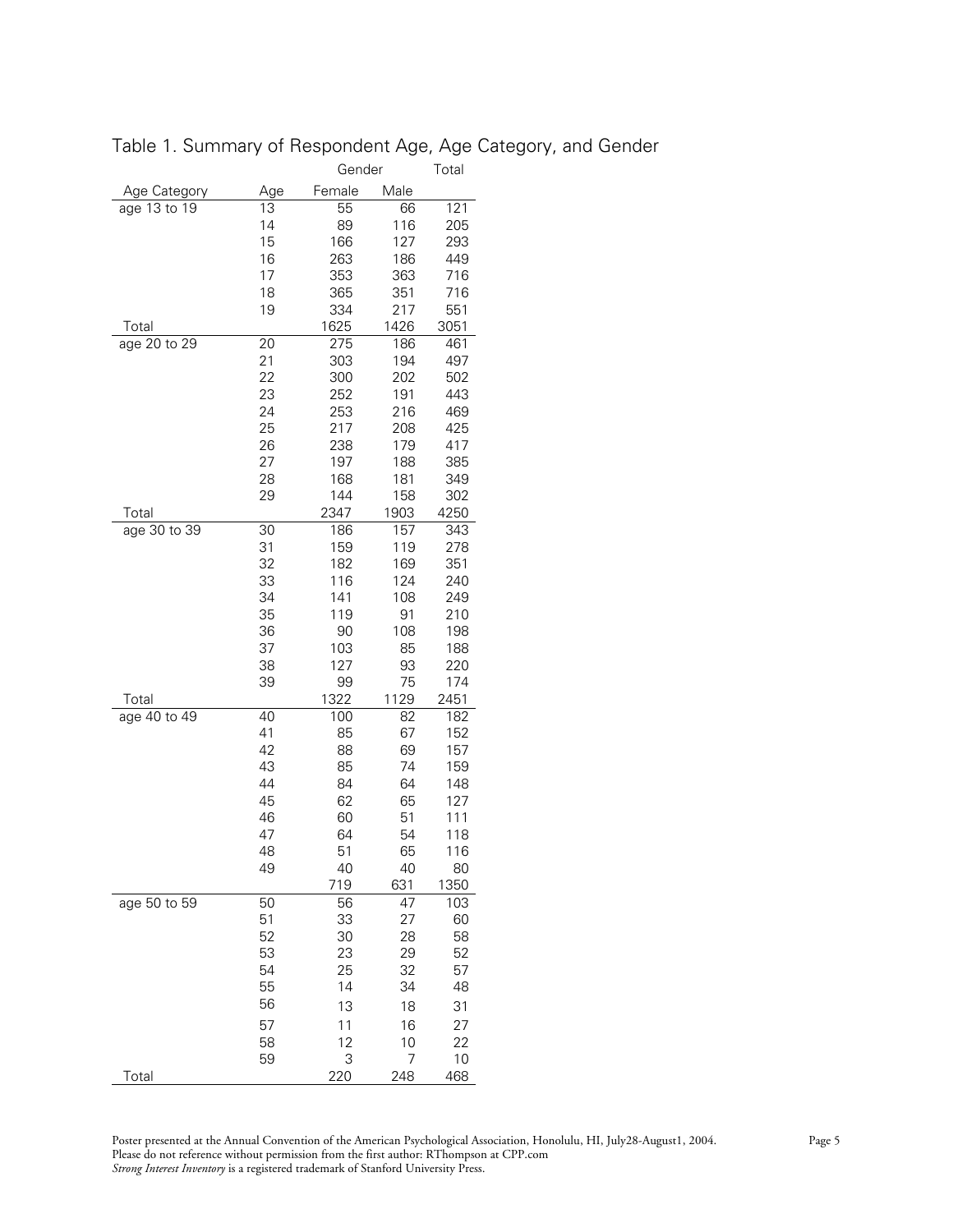The sample includes full time students (24.8%), persons employed full-time (33.1%), persons employed part-time (10.2%), persons not working for income (9.4%), retirees (0.3%) and those who indicated other options or did not respond (22.3%). The sample is also ethnically diverse, with 71% reporting being white or Caucasian, 7.5% black or African-American, 4.7% Hispanic, 5.9% Asian or Pacific Islander, 0.5% Native American, and 9.1% multi-ethnic.

#### **Results**

The hypotheses were tested by conducting an age category (13 to 19, 20 to 29, 30 to 39, 40 to 49, and 50 to 59) by gender (female and male) MANOVA using the RIASEC interest dimensions as dependent variables, and examining the Step-down ANOVAS for each interest dimension. The overall MANOVA suggested that there are gender  $[E(6, 11555) = 528.24, p < .001]$  and age category  $[ F(24, 40312) = 34.94, p <$ .001] differences for all of the interest dimensions, as well as the gender by age category interaction  $[E(24, 40312) = 8.44, p]$  $<$  .001]. The partial  $\eta^2$  indicate that the only meaningful difference, in terms of effect sizes for this analysis is for gender (partial  $\eta^2$  = .215). Age category accounted for less than 2% of the variance, and the interaction less the 1%. Overall, this finding indicates that there is no sizable effect of age on interests.

Given the significant multivariate result, univariate ANOVAs were then examined for each of the RIASEC themes. The results of this analysis are summarized in Table 2, in addition to estimates of partial  $\eta^2$ . For each of the analyses, post hoc analyses as well as trend analyses were computed. Generally, for all of the analyses, the linear and quadratic trend lines fit the data, however, the best fitting trend in all cases was linear. The estimated marginal means

and standard errors for each of the analyses are summarized in Table 3. An examination of Tables 2 and 3 shows that the hypotheses regarding the direction of gender differences for each of the RIASEC dimensions were confirmed. Males scored higher on the Realistic, Investigative, Enterprising and Conventional themes, while females scored higher on the Artistic and Social themes. The difference for the Realistic theme was the largest, and the difference for Enterprising the smallest. Indeed, the difference was very small and likely emerged as significant due to the very large sample size. The same is true for Investigative, Artistic, and Conventional themes.

As predicted, the results do show some small differences in the themes based on age. The Artistic theme had an effect size near 5%, the largest of any of the themes. The Social theme had an effect size of 4%. An examination of the means in Table 3 shows that the primary source of any difference is for the two youngest age categories, with males showing less interest in Artistic and Social themes compared with females. For the rest of the age groups, the means are very similar. The difference for the Realistic theme is likely due to the steady increase in interest as the age increases. The Enterprising and Conventional themes have very trivial differences based on age. Finally, the anticipated interactions did emerge, but the effect sizes of these results are very small, with each of them accounting for less than 1% of the variance.

### **Discussion**

This study examined the impact of age and gender on the RIASEC Themes using a large data set collected during development of the newly revised *Strong Interest Inventory*® assessment. Before discussing the results, it is necessary to point out that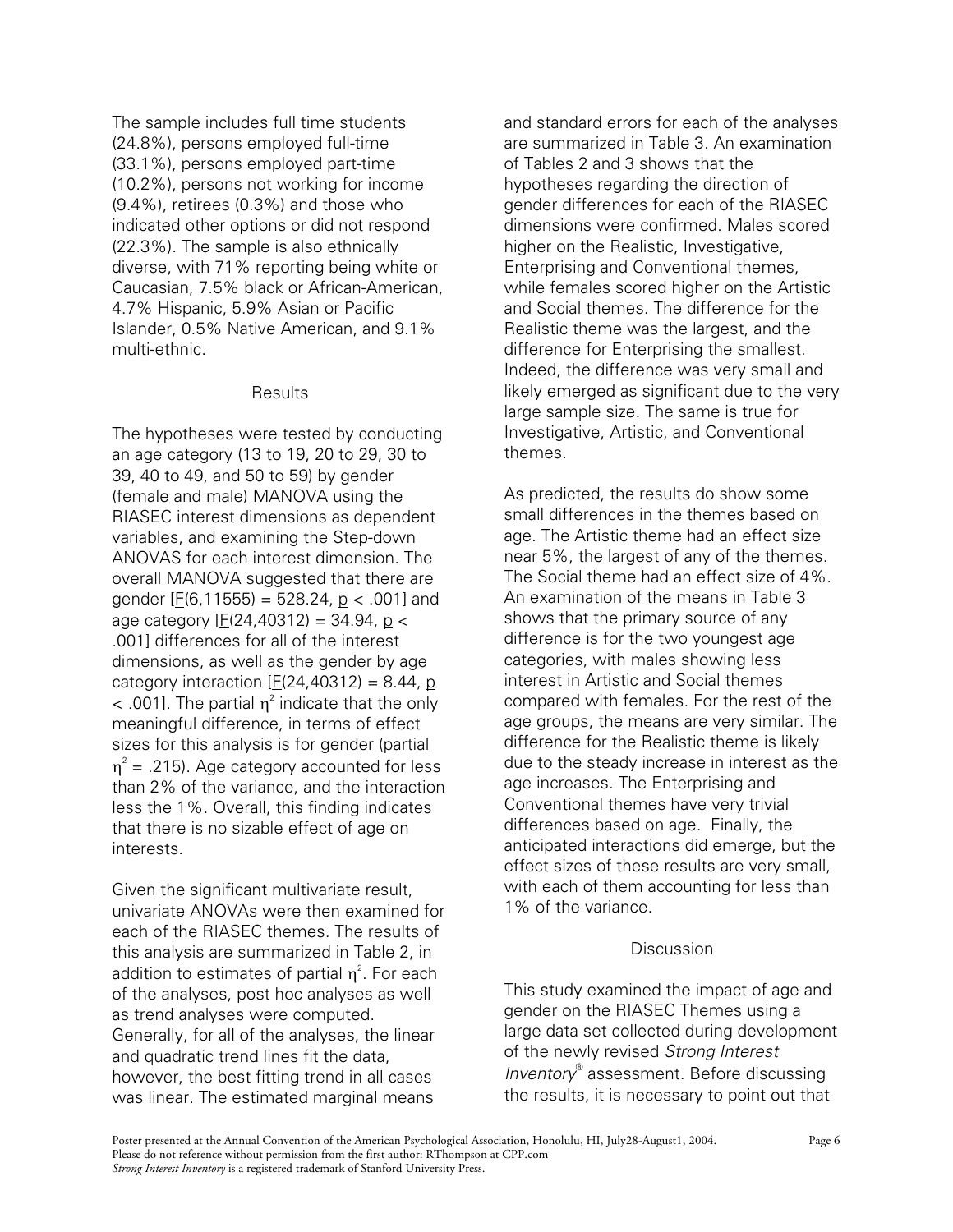there are several shortcomings with this study. First, the data were cross-sectional in nature, so it is not possible to determine

whether any of the observed age differences are due to changing interests

#### [KMM1]

[KMM2][KMM3]

## Table 2. RIASEC Theme Univariate ANOVA Summary

|                       | SS         | df    | <b>MS</b> | F       | p    | Partial $\eta^2$ |
|-----------------------|------------|-------|-----------|---------|------|------------------|
| <b>Realistic</b>      |            |       |           |         |      |                  |
| age category          | 24188.71   | 4     | 6047.18   | 77.59   | .000 | .026             |
| Gender                | 148667.16  | 1     | 148667.16 | 1907.59 | .000 | .142             |
| age category * gender | 1207.77    | 4     | 301.93    | 3.87    | .004 | .001             |
| Error                 | 900923.91  | 11560 | 77.94     |         |      |                  |
| Investigative         |            |       |           |         |      |                  |
| age category          | 41670.13   | 4     | 10417.533 | 95.15   | .000 | .032             |
| Gender                | 11820.09   | 1     | 11820.09  | 107.96  | .000 | .009             |
| age category * gender | 2972.50    | 4     | 743.13    | 6.79    | .000 | .002             |
| Error                 | 1265687.74 | 11560 | 109.49    |         |      |                  |
| <b>Artistic</b>       |            |       |           |         |      |                  |
| age category          | 57147.31   | 4     | 14286.83  | 142.91  | .000 | .047             |
| Gender                | 10180.66   | 1     | 10180.66  | 101.83  | .000 | .009             |
| age category * gender | 6593.81    | 4     | 1648.45   | 16.49   | .000 | .006             |
| Error                 | 1155706.27 | 11560 | 99.96     |         |      |                  |
| <b>Social</b>         |            |       |           |         |      |                  |
| age category          | 54544.04   | 4     | 13636.01  | 121.18  | .000 | .040             |
| Gender                | 21656.62   | 1     | 21656.62  | 192.46  | .000 | .016             |
| age category * gender | 7584.05    | 4     | 1896.01   | 16.85   | .000 | .006             |
| Error                 | 1300784.95 | 11560 | 112.52    |         |      |                  |
| <b>Enterprising</b>   |            |       |           |         |      |                  |
| age category          | 20604.90   | 4     | 5151.02   | 45.29   | .000 | .015             |
| Gender                | 1113.34    | 1     | 1113.34   | 9.79    | .002 | .001             |
| age category * gender | 1064.11    | 4     | 266.03    | 2.34    | .053 | .001             |
| Error                 | 1314805.67 | 11560 | 113.74    |         |      |                  |
| <b>Conventional</b>   |            |       |           |         |      |                  |
| age category          | 14572.41   | 4     | 3643.10   | 31.24   | .000 | .011             |
| Gender                | 5907.77    | 1     | 5907.77   | 50.66   | .000 | .004             |
| age category * gender | 1469.50    | 4     | 367.38    | 3.15    | .013 | .001             |
| Error                 | 1347985.59 | 11560 | 116.61    |         |      |                  |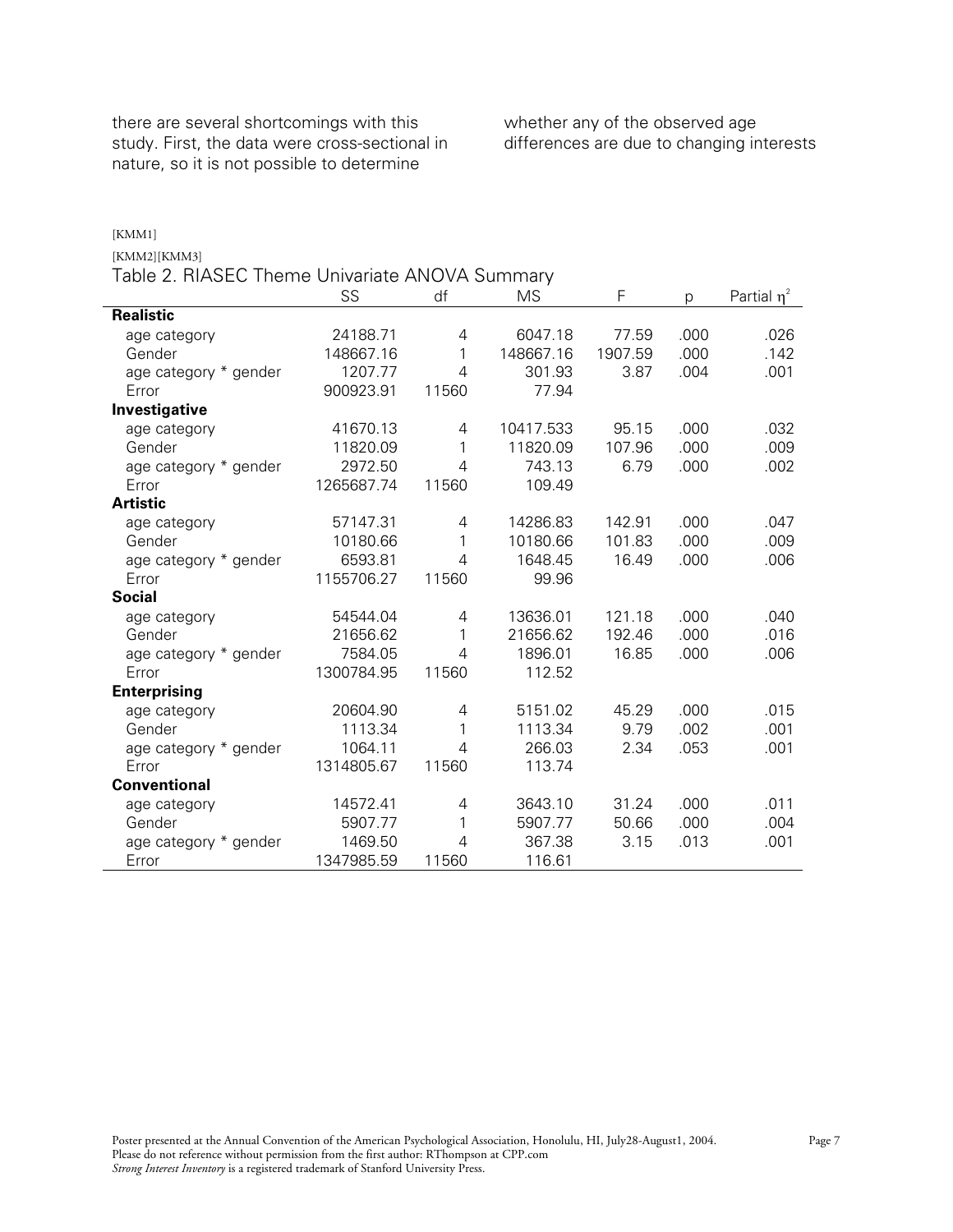| Dependent     | Age        |         |            |       |            |  |
|---------------|------------|---------|------------|-------|------------|--|
| Variable      | Category   | Gender  |            |       |            |  |
|               |            | Females |            | Males |            |  |
|               |            | Mean    | Std. Error | Mean  | Std. Error |  |
| Realistic     | 13 to $19$ | 41.54   | .22        | 51.66 | .23        |  |
|               | 20 to 29   | 43.62   | .18        | 53.71 | .20        |  |
|               | 30 to 39   | 45.59   | .24        | 54.23 | .26        |  |
|               | 40 to 49   | 46.33   | .33        | 55.25 | .35        |  |
|               | 50 to 59   | 45.31   | .60        | 55.49 | .56        |  |
| Investigative | 13 to 19   | 45.47   | .26        | 46.26 | .28        |  |
|               | 20 to 29   | 47.36   | .22        | 50.25 | .24        |  |
|               | 30 to 39   | 48.99   | .29        | 51.07 | .31        |  |
|               | 40 to 49   | 49.61   | .39        | 52.78 | .42        |  |
|               | 50 to 59   | 49.54   | .71        | 54.12 | .66        |  |
| Artistic      | 13 to 19   | 48.79   | .25        | 43.47 | .26        |  |
|               | 20 to 29   | 51.10   | .21        | 48.70 | .23        |  |
|               | 30 to 39   | 52.14   | .27        | 50.35 | .30        |  |
|               | 40 to 49   | 52.52   | .37        | 51.34 | .40        |  |
|               | 50 to 59   | 54.19   | .67        | 52.33 | .63        |  |
| Social        | 13 to 19   | 48.63   | .26        | 41.86 | .28        |  |
|               | 20 to 29   | 51.86   | .22        | 47.39 | .24        |  |
|               | 30 to 39   | 51.91   | .29        | 48.63 | .32        |  |
|               | 40 to 49   | 51.86   | .40        | 49.69 | .42        |  |
|               | 50 to 59   | 52.02   | .72        | 50.41 | .67        |  |
| Enterprising  | 13 to 19   | 46.22   | .26        | 46.11 | .28        |  |
|               | 20 to 29   | 48.07   | .22        | 49.41 | .24        |  |
|               | 30 to 39   | 48.41   | .29        | 49.69 | .32        |  |
|               | 40 to 49   | 49.23   | .40        | 50.17 | .42        |  |
|               | 50 to 59   | 49.99   | .72        | 50.67 | .68        |  |
| Conventional  | 13 to 19   | 45.83   | .27        | 48.29 | .29        |  |
|               | 20 to 29   | 47.71   | .22        | 49.75 | .25        |  |
|               | 30 to 39   | 48.91   | .30        | 49.66 | .32        |  |
|               | 40 to 49   | 49.92   | .40        | 51.01 | .43        |  |
|               | 50 to 59   | 48.82   | .73        | 52.04 | .69        |  |

Table 3. Estimated Age Category and Gender Marginal Means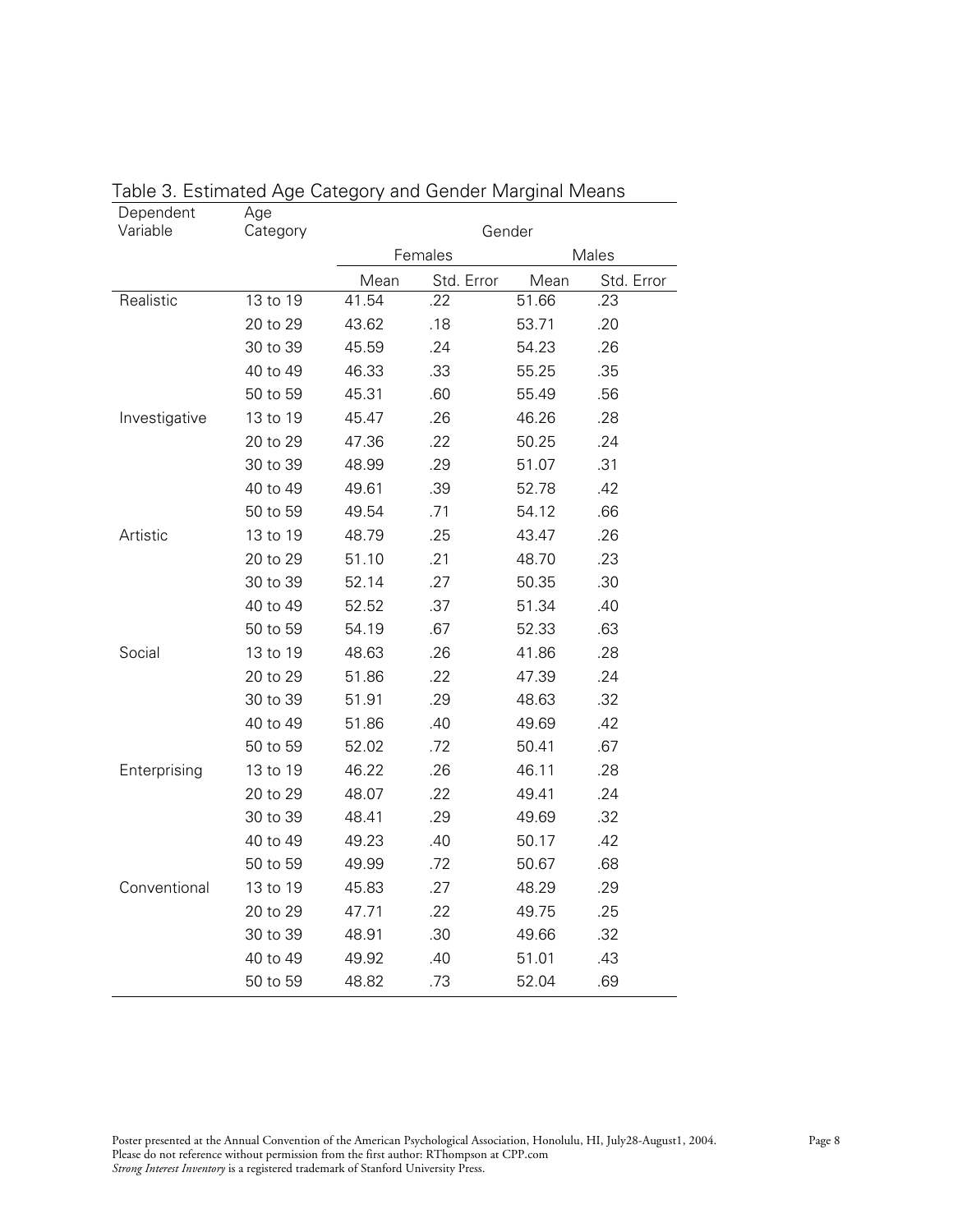over time. The sizes of the differences here do not seem inconsistent with the types of changes observed by stability and change researchers (Swanson, 1999). Second, while the cross-sectional nature of the data would have prevented any attributions regarding cause or direction of effects, the small effects of age category, and the age category by gender interactions prevent any interpretation of the results as they relate to the efficacy of Title IX.

This study also has several strengths. First, the sample included a broad age range of respondents. These respondents were drawn form a pool that differs largely from many studies of interests, specifically college students in psychology courses. While the respondents in the younger age group were typically students, many of the respondents in the older age categories were employed in a wide variety of work settings. The sample was quite large and probably reflects the population of people who complete interest inventories in general.

As expected, this study found that there were gender differences for all of the RIASEC themes. Not surprisingly, these differences were consistent with past research, with males having slightly higher means on the Realistic, Investigative, Enterprising, and Conventional themes. Female respondents reported higher levels of interest on the Artistic and Social themes. Across the entire age range, the size of these differences was generally small, with the largest and most consistent difference occurring for the Realistic theme.

Although meaningful differences based on the interaction of age category and gender did not emerge, an unanticipated age related result was identified in this study. Specifically, the trend analyses for all of the interest dimensions show that there is a general linear trend for all of the RIASEC dimensions, with interest in general increasing with age, across both genders. What is not clear is if this is due to slight increases in general interest as individuals age, or due to some other factor. A number of potential explanations of this trend can be identified. First, there could be an increasing level of disinterest in younger respondents to the stimuli presented on the assessment. Another alternative could be that there were differing response styles for younger respondents versus older respondents. Specifically, the new "Strongly Dislike" response option on the research version of the Strong may have been used more frequently by younger versus older respondents. Another explanation could be that there were differing motivations for participation in the research. Younger respondents may have participated in the study to obtain desired career exploration information, whereas the older respondents, who typically were employed, may have had broader openness to experience, and therefore completed the inventory out of curiosity. While it is important not to over interpret this modest trend result, considering the large sample size used in this study, this finding could be an indicator of a future challenge for career professionals interpreting the results of interest inventories.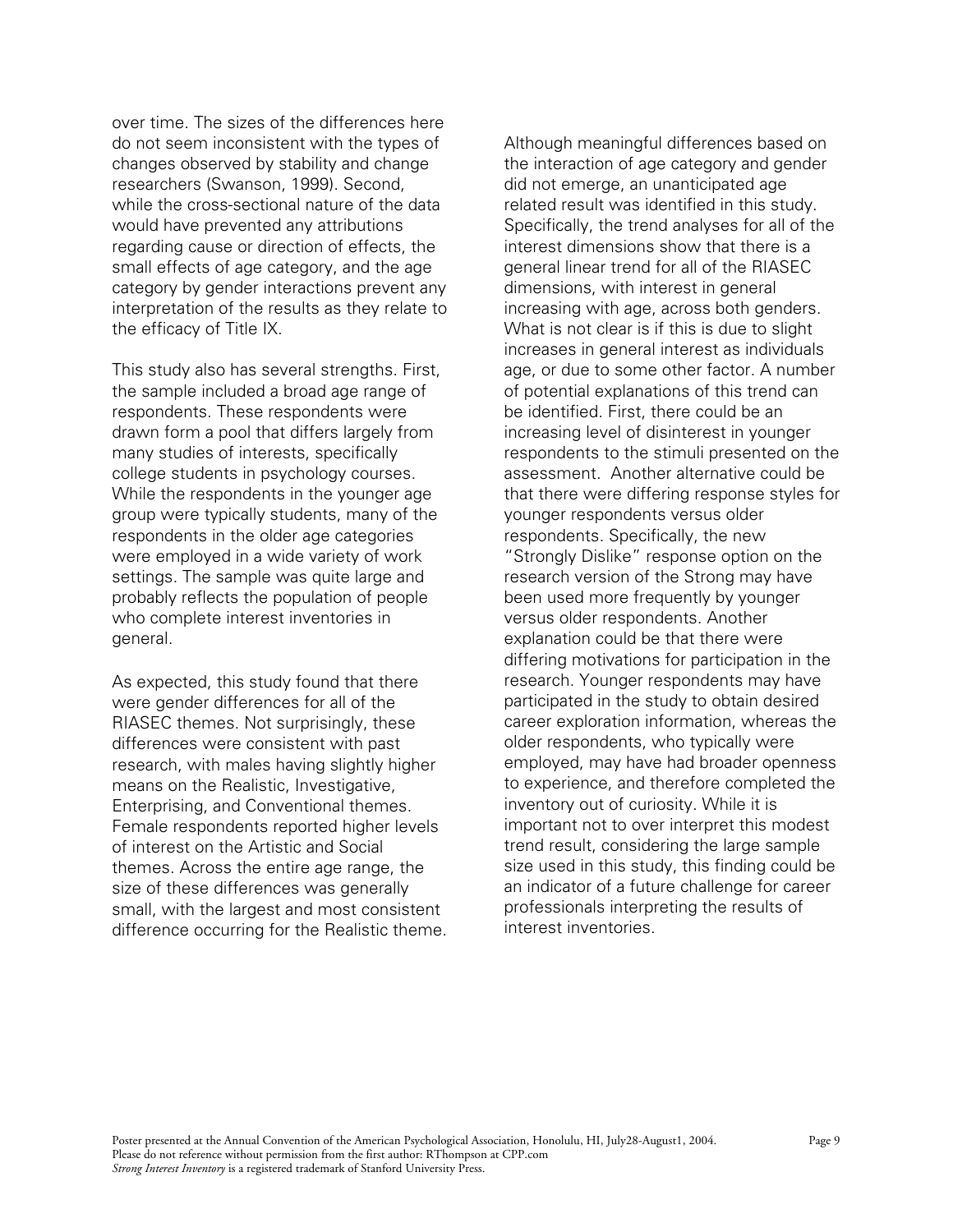#### References

Ackerman, P. L. & Heggestad, E. D. (1997). Intelligence, personality, and interests: Evidence of overlapping traits. *Psychological Bulletin, 121,* 219-245.

Anderson, M. Z., Tracey, T. J. G., & Rounds, J. (1997). Examining the invariance of Holland's Vocational Interest Model across gender. *Journal of Vocational Behavior, 50,* 349-364.

Barrick, M. R., Mount, M. K., & Gupta, R. (2003). Meta-Analysis of the relationship between the five-factor model of personality and Holland's occupational types. *Personnel Psychology, 56,* 45-74.

Fouad, N. A. (2002). Cross-cultural differences in vocational interests: Between-groups differences on the Strong Interest Inventory. *Journal of Counseling Psychology, 49,* 283-289.

Fouad, N. A., Harmon, L. W., & Borgen, F. H. (1997). Structure of interests in employed male and female members of U.S. racial-ethnic minority and nonminority groups. *Journal of Counseling Psychology, 44,* 339-345.

Gosling, S. D., Vazire, S., Srivastava, S., & John, O. P. (2004). Should we trust web-based studies? A comparative analysis of six preconceptions about Internet questionnaires. *American Psychologist, 59,* 93-104.

Gottfredson, L. S. (1999). The Nature and Nurture of Vocational Interests. In M.L. Savickas & A. R. Spokane (Eds.), *Vocational Interests: Meaning, Measurement, and Counseling Use* (pp. 57-85). Palo Alto, CA: Davies-Black Publishing.

Hanson, J. C. & Campbell, D. P. (1985). *Manual for the SVIB-SCII Strong-Campbell Interest Inventory Form T325 of the Strong Vocational Interest Blank*. (4 ed.) Stanford, CA: Stanford University Press.

Harmon, L. W., Hanson, J. C., Borgen, F. H., & Hammer, A. L. (1994). *Strong Interest Inventory Applications and Technical Guide*. Palo Alto: Consulting Psychologists Press, Inc.

Holland, J. L. (1997). *Making Vocational Choices: A Theory of Vocational Personalities and Work Environments*. (3 ed.) Lutz, FL: Psychological Assessment Resources, Inc.

Holland, J. L. (1999). Why Interest Inventories are also Personality Inventories. In M.L. Savickas & A. R. Spokane (Eds.), *Vocational Interests: Meaning, Measurement, and Counseling Use* (pp. 87-101). Palo Alto, CA: Davies-Black Publishing.

Kaufman, A. S., Ford-Richards, J. M., & McLean, J. E. (1998). Black-white differences on the strong interest inventory general occupational themes and basic interest scales at ages 16 to 65. *Journal of Clinical Psychology, 54,* 19-33.

Kaufman, A. S. & McLean, J. E. (1998). An investigation into the relationship between interests and intelligence. *Journal of Clinical Psychology, 54,* 279- 295.

Kite, M. E., Russo, N. F., Brehm, S. S., Fouad, N. A., Hall, J. S., & Kcita, G. P. (2001). Women Psychologists in Academe: Mixed Progress,